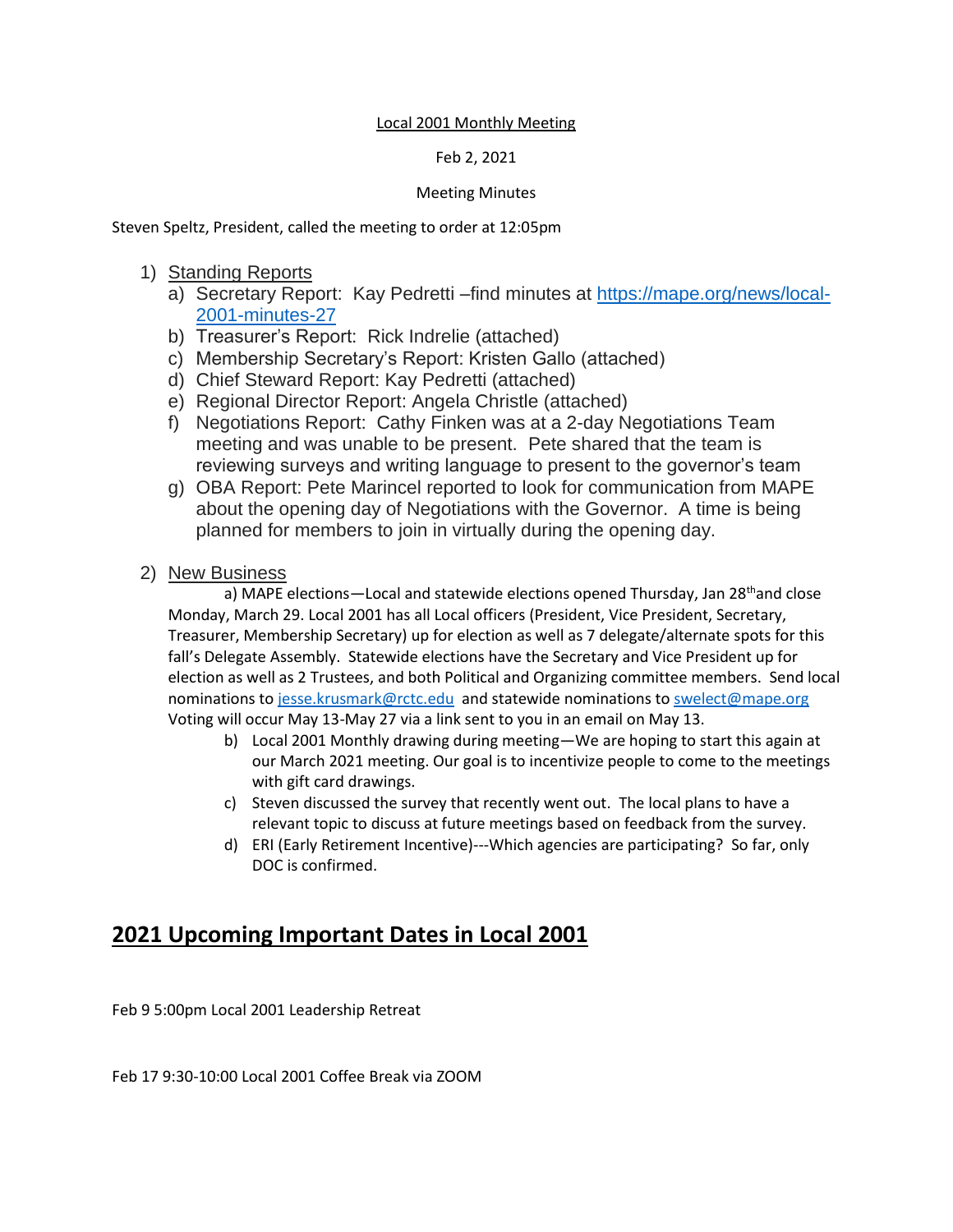March 2 Noon Monthly Meeting Broadcast

March 10 Noon-1:00pm Region 20 Steward Training

March 25 2:30-3:30 Local 2001 Water Cooler Conversation Via ZOOM

April 6 Noon Monthly Meeting Broadcast

April 20 5:00-6:00pm Local 2002 Happy Hour via ZOOM

April 28 Noon-1:00pm Region 20 Steward Training

May 4 Noon Monthly Meeting Broadcast

May 27 Noon-1:00pm Region 20 Steward Training

June 1 Noon Monthly Meeting Broadcast

July 13 Noon Monthly Meeting Broadcast

September 18 All day MAPE Delegate Assembly

## **February's Membership Secretary's Report**

### **Local 2001 Percentages- As of January 26, 2021**

#### **Including Billable Members, our Local's Membership is at 72.58%**

# **Person Type Record Count Person Type Record Count Percentage** Billable Member 2.42 %

#### **Local 2001 Percentages**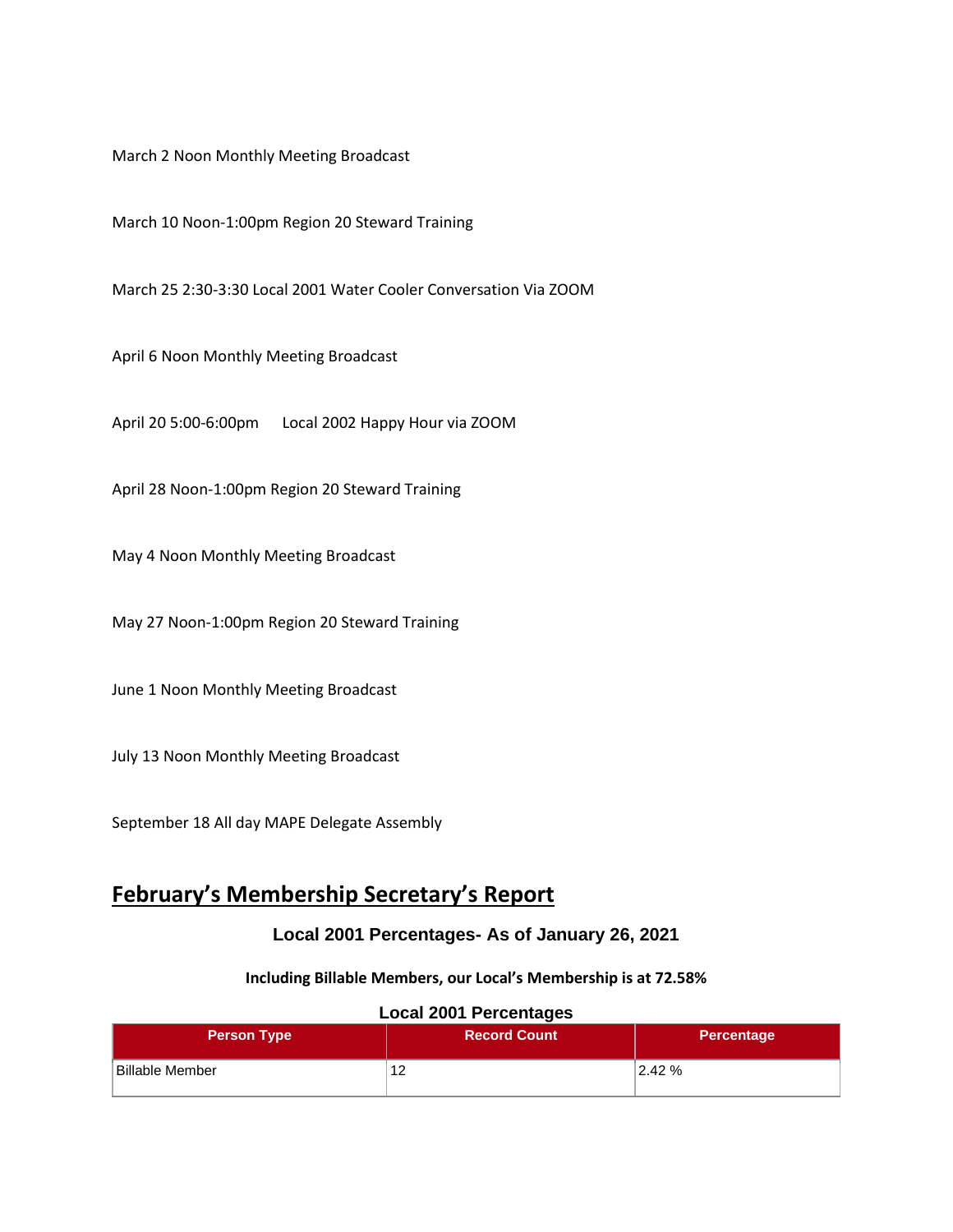| Member     | 348 | 70.16 % |
|------------|-----|---------|
| Non-Member | 136 | 27.42 % |

Please help by signing up new employees, asking non-members to join as a member at your work site or let me know if there is someone we should be getting in touch with!

## **Feb 2021 Regional Director's Report**

## **BOARD OF DIRECTORS MEETING 15 January, 2021**

*Identity*: MAPE is a labor union of professionals dedicated to acting for the common good in a democratic society while advancing the interests of its members **Purpose**: MAPE organizes and develops the civic capacity of state employees to advocate for members and build power in the workplace to improve civic life for all Minnesotans

### January's BOD meeting was packed, and the board covered a lot of ground this month.

## Member participation in Board Meeting

Four MAPE members joined to observe all or part of the Board of Directors meeting this month and/or to provide member feedback. Members who would like to join the meeting to observe or provide member comments are welcome to do so, and should send an email to Statewide President Megan Dayton [\(mdayton@mape.org\)](mailto:mdayton@mape.org) for the meeting link.

Region 20/Local 2001: I continue to encourage any of our local members to come observe the board of directors meetings. This is a great way to learn more about the work that MAPE is engaged in that you may not fully have on your radar. We do continuously have some of our local members coming and that is nice to see. You can come for a while or stay the whole meeting. Also, do remember that if you as a member at any time have something to say come to members comments that are always a time certain at 11:30 a.m. on the day of the board meeting. Just email President Megan Dayton at the above mentioned email address to get put on the list of members to speak and she will provide all other information you will need.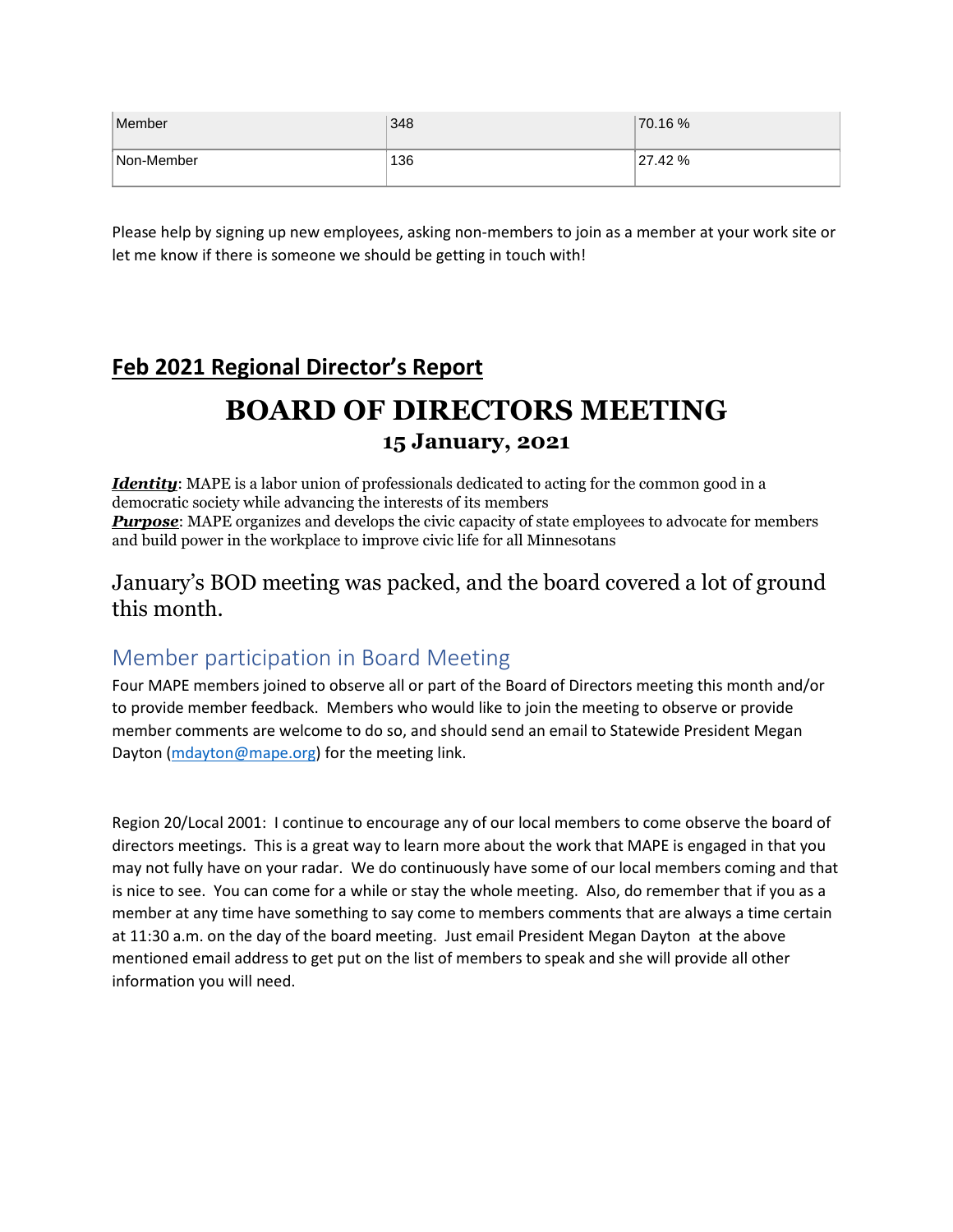## MAPE Tactical Goals

### Tactical Goals Dashboard

Executive Director Lina Jamoul and Statewide Secretary shared with the board the most recent revisions to the Tactical Goals Dashboard. This is a spreadsheet with specific measures that are being tracked as a way of sharing the work that is being done, and also identifying focus areas. Feedback from the board was to include more information on membership numbers, find a way to track and share representational work of stewards and chief stewards, and include perception and [Local] capacity information. The dashboard is a work in progress, but we continue to work toward a sharable version for members within the first quarter of 2021.

### Health, Safety, & Jobs of our Members

- ED Jamoul shared rapid response work around MDH plan to keep the public health lab open despite credible threats of civil unrest and targeting of government employees; our work reversed the agency's decision and the lab was closed for the weekend of 1/16-17.
- ED Jamoul shared that work on combatting DOC's policy around telework continues, and we are moving to a different approach by involving MDH.
- The MAPE Circle Project is designed to offer opportunities for members to make meaningful connection with each other in a disconnected world. The project was highlighted in the December 18 newsletter, and Circles are open for registration through the portal. Feedback from members who have participated so far has been very positive.

Region 20/Local 2001: I encourage anyone who can to participate in this circle project. This would be a great way to get acquainted with other MAPE members in other locals. Locally we have implemented additional meetings to get to know each other better and to discuss what we want to do locally. These have been really good connections locally and I have no doubt that the circle project offers this as well. It is a good way to learn more about what other locals are doing as well. This just might be the type of activity that you have been looking for as a MAPE member. Again, you will find more information in the above mentioned MAPE newsletter that went out on December  $18<sup>th</sup>$  or go to mape.org. And, if you do participate and want to share with us locally, we would really appreciate that share!

### Elections/Legislative

• Communications and Public Policy Director Leah Solo provided the board with an overview of where we are in the political cycle, MAPE's Legislative Priorities of raising revenues, no layoffs, and other issues like broadband, student loan debt relief, ensuring an equitable recovery from the pandemic, and supporting the democratic process. She also shared a 3-tier approach to Days on the Hill. This approach will allow MAPE to exert strategic pressure on lawmakers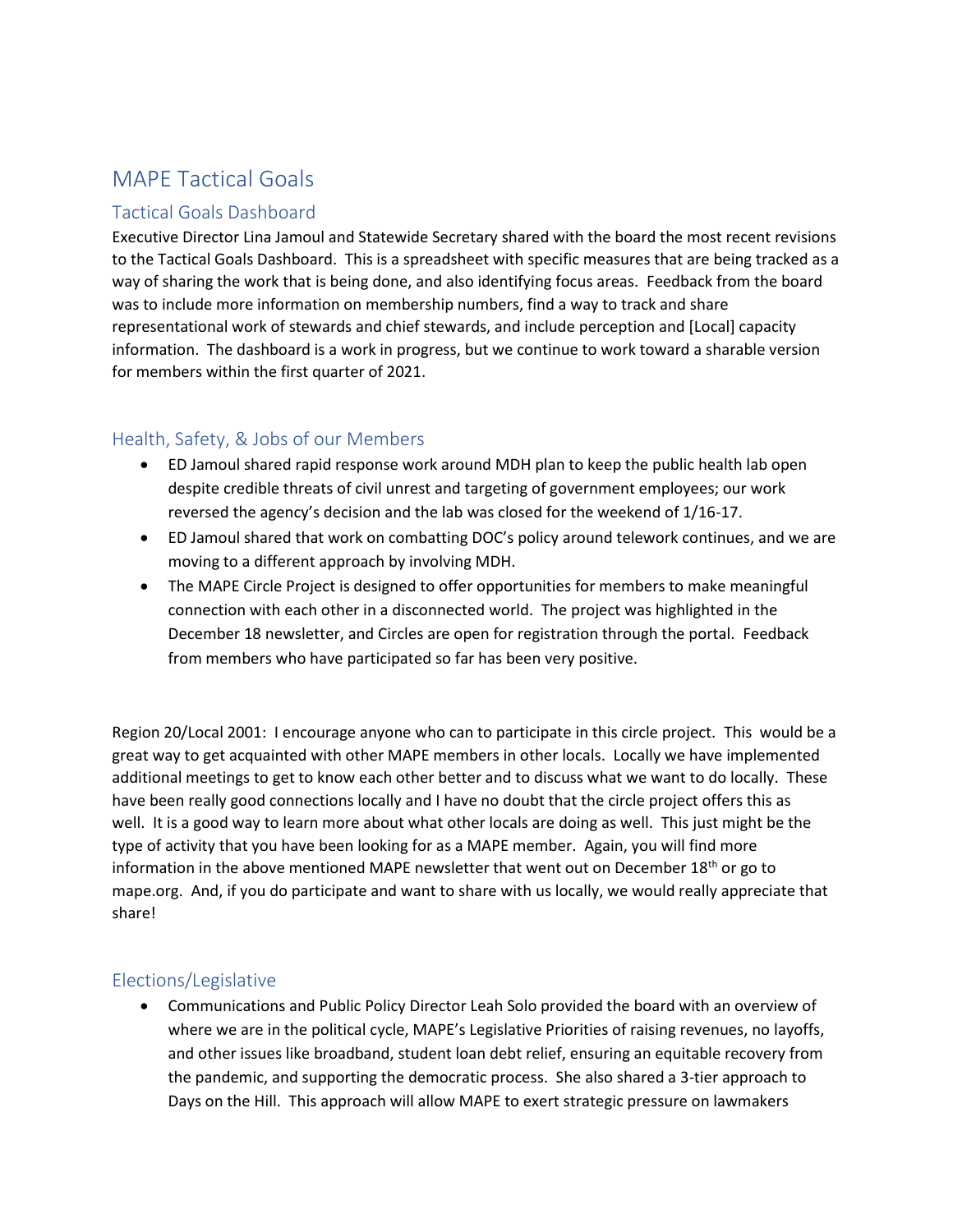around funding, engage with lawmakers to educate them about our work, and improve the competency of members when it comes to building relationships with their elected officials. MAPE is looking for compelling stories to support our legislative priorities.

• The BOD approved the legislative priorities.

Region 20/Local 2001: Lets represent our local and region. Who would like to participate in the Days on the Hill virtual events? It would be good to have a few stories from SE MN as we are connecting to our legislature. Email me, Region 20 Directo[r angela.christle@state.mn.us](mailto:angela.christle@state.mn.us) if you have an interest in being considered as a participant. I will get you connected with the appropriate resources/persons to move forth.

### Working with Allies

- MAPE BOD approved a \$1000 donation to the Minneapolis Rent Control Coalition to help with technology and set up as they begin to develop their campaign.
- MAPE BOD had a discussion with Ben Carson from Industrial Areas Foundation (IAF), who we've contracted with since 2014 to support our efforts of leader development, relational organizing and moving away from a Union-as-service model. This was an initial discussion on how we can best use the contract with IAF to support our current goals.

### Negotiations

- OBA Dave Kamper shared the Negotiations Survey with the board. Highlights from the survey were that members understood this is going to be a challenging year for negotiations.
- Negotiations Co-Chairs Adam Novotny and Carolyn Murphy briefed the BOD on Negotiations Team work, including work that has been done to ensure the team is using an equity lens to evaluate their proposals and assist in decision-making going forward.
- Both OBA Pete Marincel and Negotiations Co-Chair Novotny shared information about the planned action with Governor Walz, which will be sometime in February. We are hoping for 500+ members to participate in the virtual event, which will kick off the Negotiations season and provide an opportunity for our members to share their efforts in responding to the pandemic, as well as consequences of funding or lack thereof. Members should be on the lookout for more information about this important event.

Region 20/Local 2001: Showing up in numbers shows that we are all in this together. I am encouraging you all to consider showing up to this event. This, too, will be a virtual event. Our goal is to have at least 500 members show up. Lets come together with our fellow members across the state to really kick off negotiations. You will not need to say a thing,, we need you in the room to show our solidarity and that we are very interested in having a fair contract for this contract cycle. We have all worked hard and is shows that even in a pandemic we are able to work and serve Minnesota in ways that are necessary just as they have always been. We have had to learn different ways to manage our work and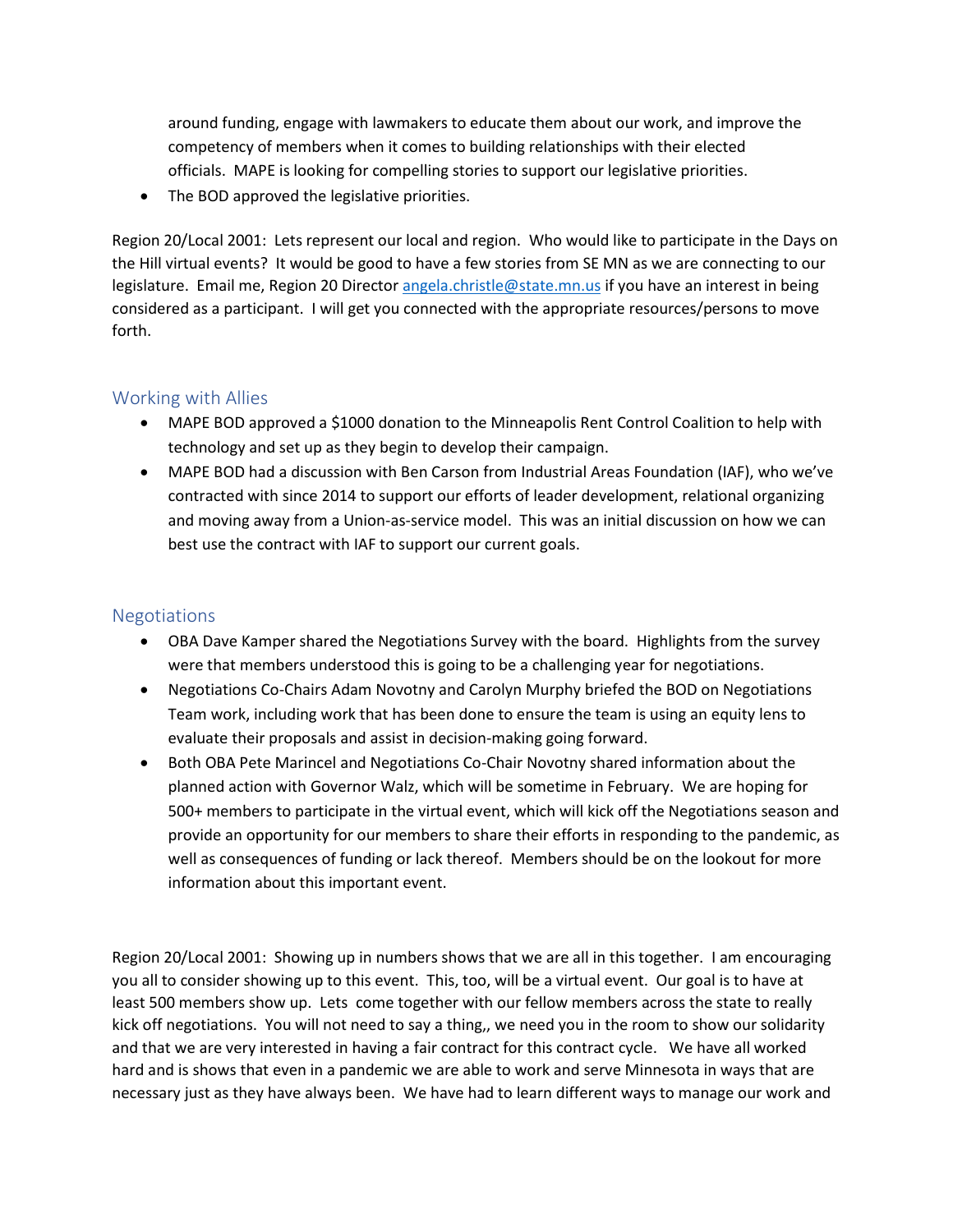service delivery and we are doing it. We will not let them forget that either. Stay connected and read The MAPE news updates so that you are fully aware of the happenings and will know when the date of this event is scheduled and how to get signed up. Also, many thanks to those who are joining the CAT for our regions negotiations communication across local membership. CAT is Contract Action Team and is designed as a method of connection and communication between the negotiations team and each of us as a member. This was something that started last contract cycle and I am happy to see this as a continuation and a way to help provide transparency from the negotiations table all the way down to us as members. As a remainder, Cathy Finken is our Regions 20 Negotiations Representative and will be discussing with us along the way what is happening. The CATS will be spreading her communication down to us in real time and we want to respond in real time. Cathy will talk with us at our local meeting on February 2<sup>nd</sup>. We are looking forward to seeing you all in attendance.

### Strategic Planning

• The board continues to have conversations about the Strategic Planning process. This month, the board participated in activities to understand the purpose of Strategic Planning and identify Stakeholders, in preparation for further analysis. ED Jamoul and President Dayton shared the proposed Strategic Planning implementation plan with the board, but no decision was made regarding plan approval. Members should pay attention for opportunities to participate in upcoming strategic planning events.

Region 20/Local 2001: Each year our region/local leader members gather to review what we have done locally and what goals and strategies we have and can make as we go forward. We review the MAPE statewide strategic plan and/or tactical goals and then really dive into our local. We listen to what our local members have brought forth. This year this meeting will be held on the evening of February 9<sup>th</sup>. Already, we have had members that stepped forward to develop a survey to get out to each of you for your feedback on what you are seeking from MAPE and what that looks like at local meetings and beyond. That survey has gone out and will be closing next week. We will be taking that information and members will collect the data and compare and contrast and we will use this as a discussion point on developing meetings for this calendar year and onward. Again, thank you to the members who stepped forth to assist in this endeavor. Every activity you engage in with MAPE, either big or small or anywhere in between is meaningful and is encouraged and welcomed. I am sure that we are all aware that the term leader is not simply a reference to officers. We have several people who have devoted time and energy to the work of our union locally, regionally and statewide and we are grateful for each other. Taking any sort of initiative in the work the we do and must do to be effective begins your role as a leader. You choose what you are able to engage in and how much time and energy you can devote. The more members that engage means the more people we derive ideas and solutions from and the more each of us learn and grow. And, the more of us getting involved means we "share the burden" When we take on too much, it is challenging to keep doing. There are so many opportunities to connect and take action. And, if there is something that you have thought about and have not brought forth, please consider bringing it to our attention and lets see what we can make happen. We all benefit from each other's strengths!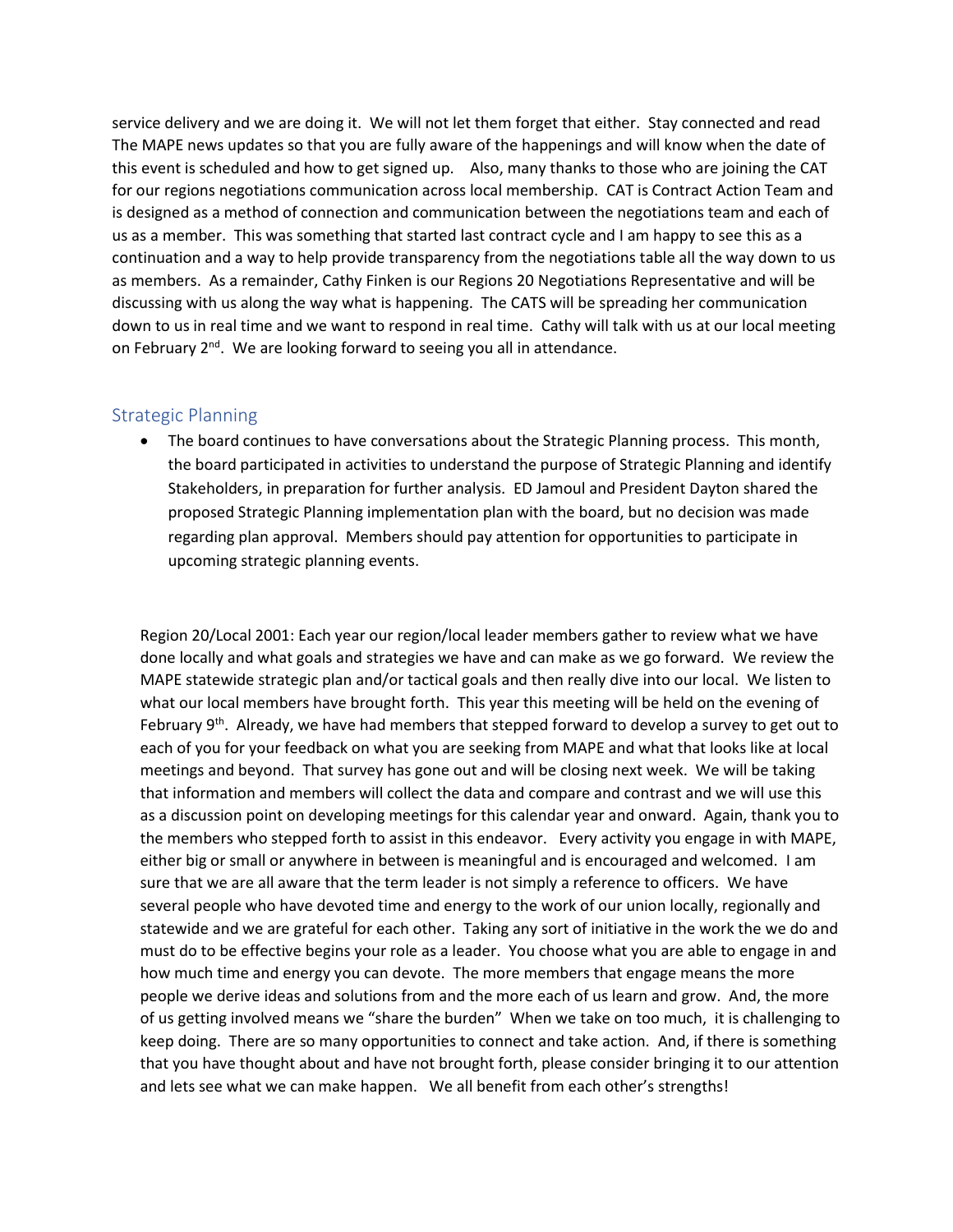### Membership

• The Organizing Council kicked off a statewide membership campaign with a training and gathering of commitments. The campaign focuses on member to non-member calls, much like the election work we did this fall, and will focus on inviting non-members who have joined state service in the past two years to join MAPE. Members are encouraged to participate in their local or regional phone banks, which will be held February 1-4.

Region 20/Local 2001: Yes, we are participating in this event. Although it comes to us with a short notice, we are actively engaging. Our local is joining the calling on Wednesday, February  $3^{rd}$ , 5-7 p.m. We will be calling members/nonmembers in our local. Goal is to get acquainted, learn more about them and their concerns and issues, learn why they are or are not a member. And, if they are not a member, would they be interested in becoming a member? So, if you are interested and have not seen an invitation to join, please do not hesitate to let us know that you are interested. And if you can only make a few calls, that is okay. Following the blitz event we will also continue this process over the course of this year and would really like to see you take part in this. Reach out to me: [angela.christle@state.mn.us](mailto:angela.christle@state.mn.us) or any of the local officers.

An additional note. Spring elections will be coming up in May. We are already getting this kicked off with finding people in our local who would be interested in being on the local elections committee. This means, you cannot run for an office. It is a commitment to let members in our local email you with nominations for local officer positions that will be open. You gather these nominations and will be putting them forth to a MAPE staff person, to be announced. If this is a short term commitment that you would be willing to help out with locally we want to hear from you. We will soon have a definite list of what officers positions will be up for this elections cycle. If you have any questions or want to check in with members who have done this for past elections from our local, let us know this as well. We will make sure you are well informed and know what you are committing to. Again, reach out to our local President Steven Speltz or myself [angela.christle@state.mn.us](mailto:angela.christle@state.mn.us)

Reminder: Minutes from the Board of Directors meeting, Executive Team meetings and the Political Council and Organizing Council are available on the mape.org website. Also on the website you will find recorded webinars on current issues and concerns and much more just in case you are not able to participate at the time of the event. Stay informed. Bring forth questions and concerns. Kay Pedretti, our local secretary and chief steward is also very good about getting our local meeting notes sent into MAPE and these can also be found on the website. See you soon!

In Solidarity,

Angela Christle Region 20 Director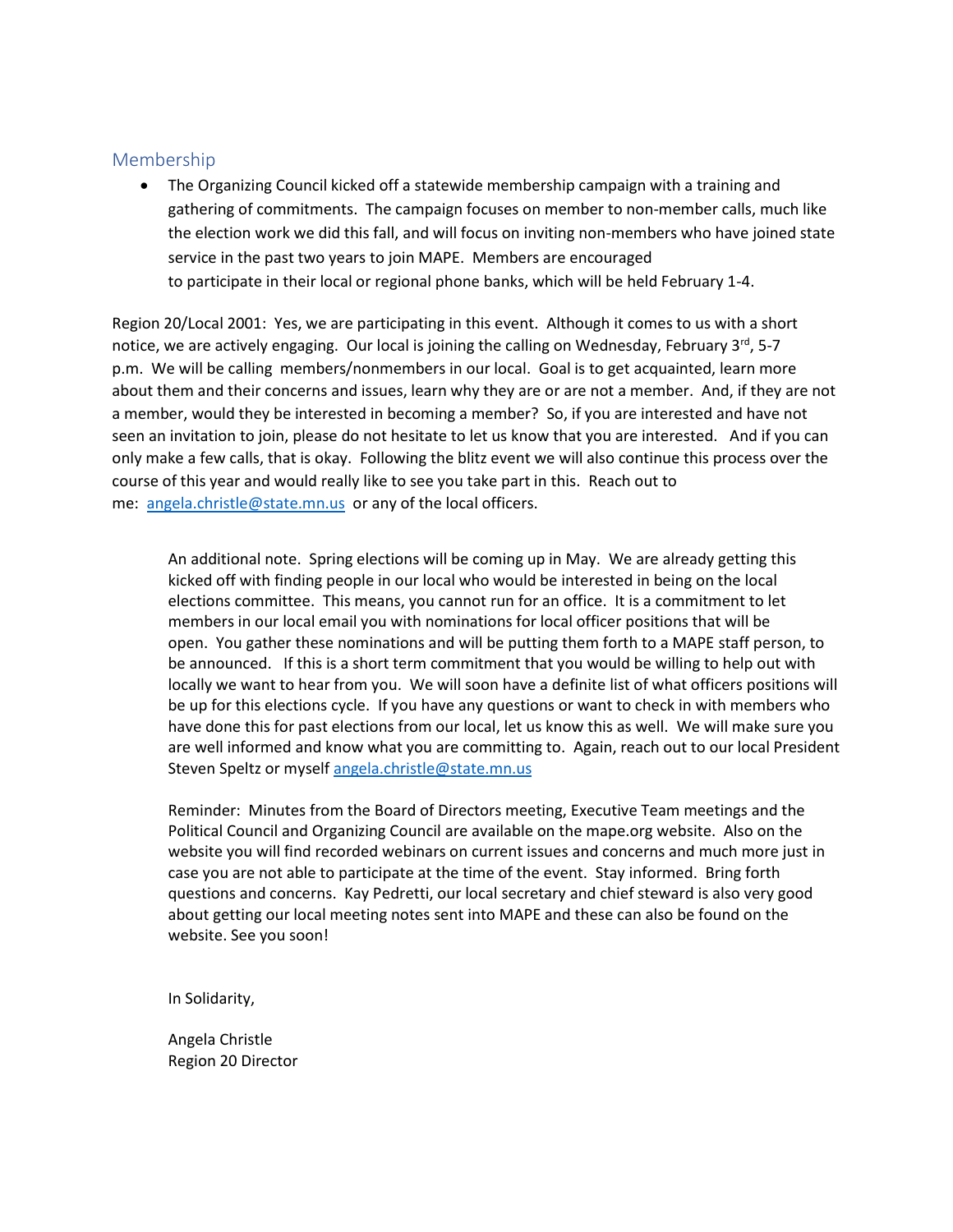## **February 2021 Chief Steward Report**

We continue to navigate COVID-19 in 2021. Two vaccines are approved for use, so I am hopeful we will see the light at the end of the tunnel for this pandemic in 2021. If you have questions that arise from the COVID response at your site, please reach out to a local steward. Redeployment is a new item that has been added to the COVID response, please see the FAQ at <https://mape.org/COVID19redeploymentFAQ> or reach out to a steward. COVID leave has changed since the inception of COVID, so be sure to review the most recent policy.

In December, the stewards of Region 20 met to review arbitration decisions. Arbitration decisions help inform us what grievances are winnable and should be pursued. These decisions also help us understand contract language that can be improved for our members. The stewards of Region 20 are scheduled to meet once a month starting in February through May to train on topics important to stewards.

Have you ever wanted to be a steward? MAPE will be offering Basic Steward Training in 2021 on the following dates (all Fridays): April 9, July 9, and October 8. Basic Steward training is normally held at the central office in Shoreview (3460 Lexington Ave N, Suite 300, Shoreview, MN 55126), but will be held virtually at least the first half of 2021. You will be reimbursed for time lost from your job. If you are interested, please contact Kay (kpedretti@winona.edu) OR register at [www.mape.org](http://www.mape.org/) . These classes run from 8:30am until 4:30pm.

If you are a current steward and are looking to expand or refresh your skills, three Advanced Steward trainings will be held in 2021 (all Fridays): Feb 26, June 25, and October 29. These trainings will be virtual at least the first half of the year and will run from 8:30-4:30pm. You will be reimbursed for this time lost from your job. Please register at [www.mape.org](http://www.mape.org/) or contact Kay for more information.

If you ever get called into an investigation or think you have a situation that may be a violation of the MAPE contract (grievance), don't hesitate to reach out to me at [kpedretti@winona.edu](mailto:kpedretti@winona.edu)

Sincerely,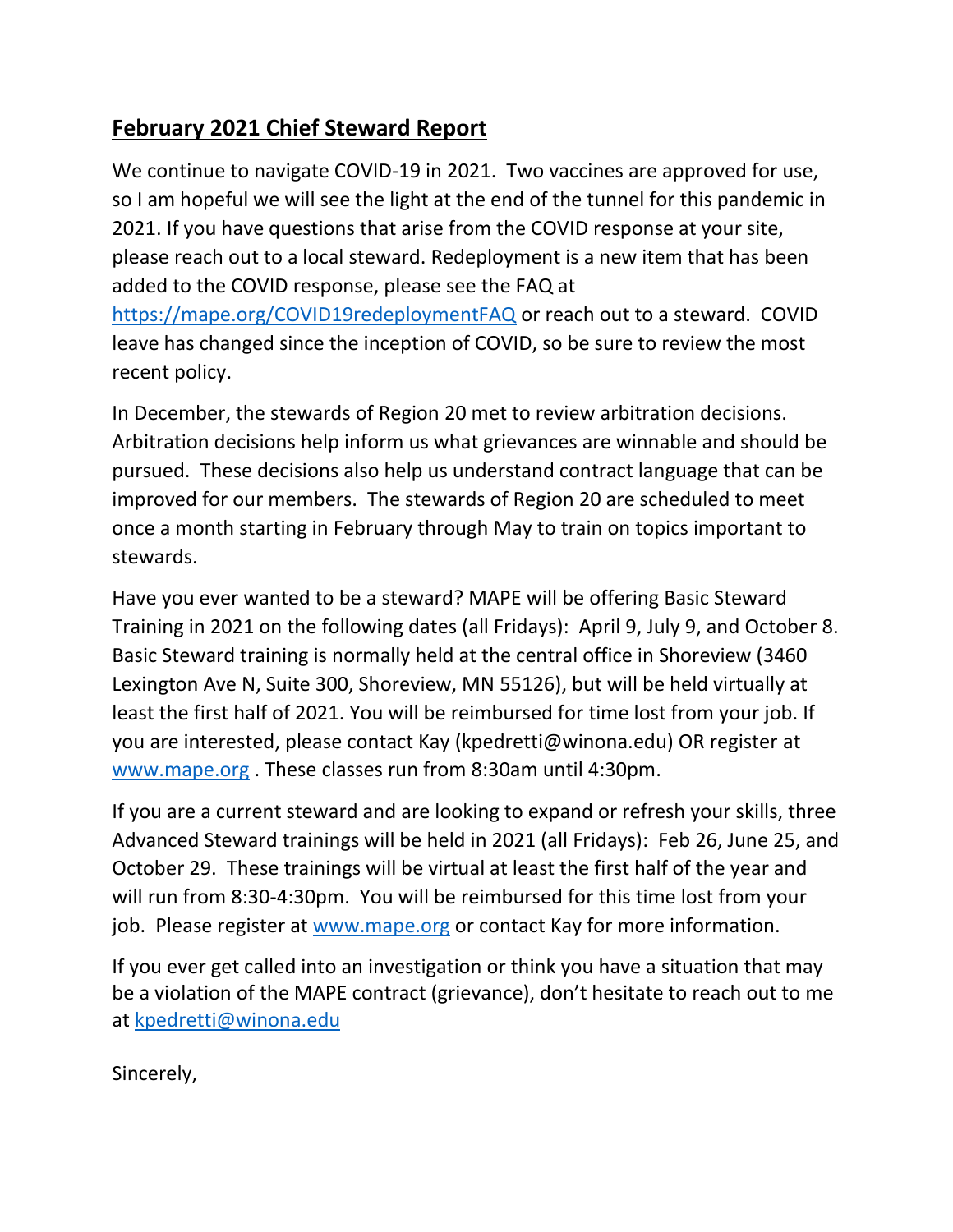Kay Pedretti Region 20 Chief Steward

### **Feb 2021 Treasurer's Report**



## **Black History Month programming**

## Microsoft Teams meeting

**Join on your computer or mobile app**

**[Click here to join the meeting](https://gcc01.safelinks.protection.outlook.com/ap/t-59584e83/?url=https%3A%2F%2Fteams.microsoft.com%2Fl%2Fmeetup-join%2F19%253ameeting_YWQ5M2IxY2QtMTM5OC00NjU1LWFmOGMtOTc0NGE4NDk5MzRk%2540thread.v2%2F0%3Fcontext%3D%257b%2522Tid%2522%253a%2522eb14b046-24c4-4519-8f26-b89c2159828c%2522%252c%2522Oid%2522%253a%2522d620986a-b11c-46a1-93ac-200eb9ea2d1e%2522%257d&data=04%7C01%7Csteven.speltz%40state.mn.us%7Cdaafc46ef0964845a10d08d8c7a560ae%7Ceb14b04624c445198f26b89c2159828c%7C0%7C0%7C637478863088837287%7CUnknown%7CTWFpbGZsb3d8eyJWIjoiMC4wLjAwMDAiLCJQIjoiV2luMzIiLCJBTiI6Ik1haWwiLCJXVCI6Mn0%3D%7C1000&sdata=rowkxEitunQbuXWM9QGhGa0ze7iZGlrapXliwpTmNcI%3D&reserved=0)**

**\*FOR FEBURAY ONLY 3RD AND 17TH USE THIS LINK [Join Microsoft Teams Meeting](https://gcc01.safelinks.protection.outlook.com/ap/t-59584e83/?url=https%3A%2F%2Fteams.microsoft.com%2Fl%2Fmeetup-join%2F19%253ameeting_YzAxMGQ0NjYtZmQ1ZC00ZjYyLWFlZGQtMWRhNGFmZTRmMjll%2540thread.v2%2F0%3Fcontext%3D%257b%2522Tid%2522%253a%2522eb14b046-24c4-4519-8f26-b89c2159828c%2522%252c%2522Oid%2522%253a%2522d620986a-b11c-46a1-93ac-200eb9ea2d1e%2522%257d&data=04%7C01%7Csteven.speltz%40state.mn.us%7Cdaafc46ef0964845a10d08d8c7a560ae%7Ceb14b04624c445198f26b89c2159828c%7C0%7C0%7C637478863088837287%7CUnknown%7CTWFpbGZsb3d8eyJWIjoiMC4wLjAwMDAiLCJQIjoiV2luMzIiLCJBTiI6Ik1haWwiLCJXVCI6Mn0%3D%7C1000&sdata=szCBG6SVWQtxa6kGzfYRRkra%2FX0IlhpMiqdaFa69yVo%3D&reserved=0)\***

\_\_\_\_\_\_\_\_\_\_\_\_\_\_\_\_\_\_\_\_\_\_\_\_\_\_\_\_\_\_\_\_\_\_\_\_\_\_\_\_\_\_\_\_\_\_\_\_\_\_\_\_\_\_\_\_\_\_\_\_\_\_\_\_\_\_\_\_\_\_\_\_\_\_\_\_\_\_\_\_



[Learn More](https://gcc01.safelinks.protection.outlook.com/?url=https%3A%2F%2Faka.ms%2FJoinTeamsMeeting&data=04%7C01%7Csteven.speltz%40state.mn.us%7Cdaafc46ef0964845a10d08d8c7a560ae%7Ceb14b04624c445198f26b89c2159828c%7C0%7C0%7C637478863088847244%7CUnknown%7CTWFpbGZsb3d8eyJWIjoiMC4wLjAwMDAiLCJQIjoiV2luMzIiLCJBTiI6Ik1haWwiLCJXVCI6Mn0%3D%7C1000&sdata=blwP7SKvfQh7eGeD0J22Nh2AbbjilfBKqKNmUwXDq3w%3D&reserved=0) | [Meeting options](https://gcc01.safelinks.protection.outlook.com/?url=https%3A%2F%2Fteams.microsoft.com%2FmeetingOptions%2F%3ForganizerId%3Dd620986a-b11c-46a1-93ac-200eb9ea2d1e%26tenantId%3Deb14b046-24c4-4519-8f26-b89c2159828c%26threadId%3D19_meeting_YWQ5M2IxY2QtMTM5OC00NjU1LWFmOGMtOTc0NGE4NDk5MzRk%40thread.v2%26messageId%3D0%26language%3Den-US&data=04%7C01%7Csteven.speltz%40state.mn.us%7Cdaafc46ef0964845a10d08d8c7a560ae%7Ceb14b04624c445198f26b89c2159828c%7C0%7C0%7C637478863088847244%7CUnknown%7CTWFpbGZsb3d8eyJWIjoiMC4wLjAwMDAiLCJQIjoiV2luMzIiLCJBTiI6Ik1haWwiLCJXVCI6Mn0%3D%7C1000&sdata=6Tp0iAd6XA2jUl3EIWS9qg%2BZhpmdYP7k3dJWROklR%2Bg%3D&reserved=0)

## Black History Month Agenda February Noon – 2p.m.

Bring your lunch, family members, and more. Sessions are recorded. Agenda is subject to change. Please have your cameras off if you are not speaking. When you speak or ask questions and it is not in the chat, turn your video on.

Disclaimer – I don't own the rights to any of these videos, also some of the content may have strong language and disturbing phots.

### 2/1/2021

Introduction From Host/Organizer Maurice Wilson Local 1002 President Movie 13<sup>th</sup> Netflix

• <https://www.youtube.com/watch?v=krfcq5pF8u8&t=4s>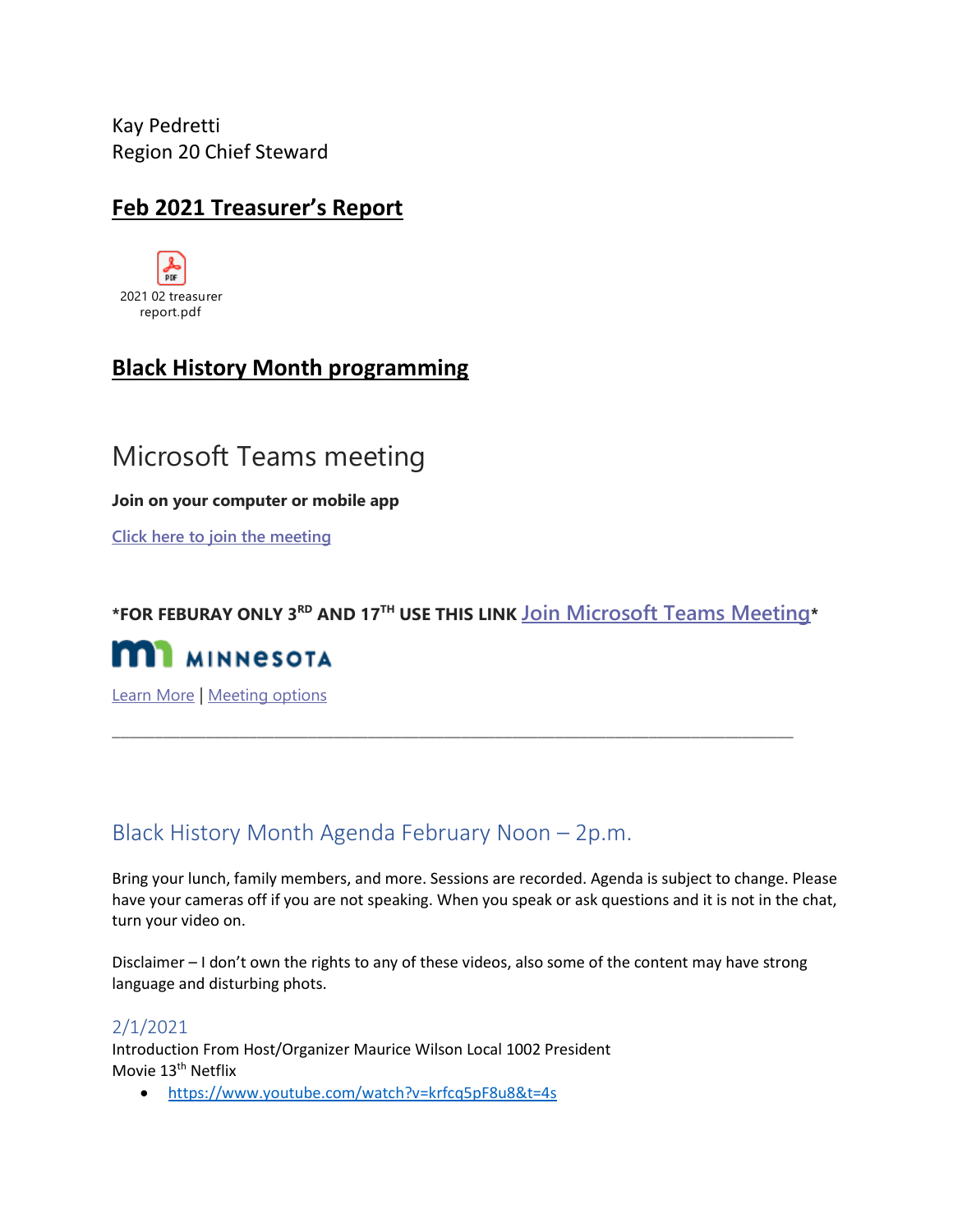### 2/2/2021

Documentary: The Untold Story of EMMETT LUIS TILL (Documentary 2005) by Keith Beauchamp

• [https://www.youtube.com/watch?v=bvijYSJtkQk&has\\_verified=1](https://www.youtube.com/watch?v=bvijYSJtkQk&has_verified=1)

### 2/3/2021

Speaker Nyagatare Valens

• Washington DC National Museum of African American History and Culture: Discovering African American history and culture

### **2/4/2021**

Speaker Nyagatare Valens

• Washington DC National Museum of African American History and Culture: Discovering African American history and culture

## **2/5/2021**

Speaker Nyagatare Valens

Washington DC National Museum of African American History and Culture: Discovering African American history and culture

### 2/8/2021

Jim Crow of the North - Full-Length Documentary

• <https://www.youtube.com/watch?v=XWQfDbbQv9E>

### 2/9/2021

Speaker/Facilitator Moi Boudair

• Phillis Wheatly Minnesota Connection

### 2/10/2021

Documentary: Love Them First: Lessons From Lucy Laney Elementary

• <https://www.youtube.com/watch?v=cvTbCO86JVM>

### 2/11/2021

Documentary/Film: 1963 The Year That Changed Everything

• <https://www.youtube.com/watch?v=-vEZR5XON4Y>